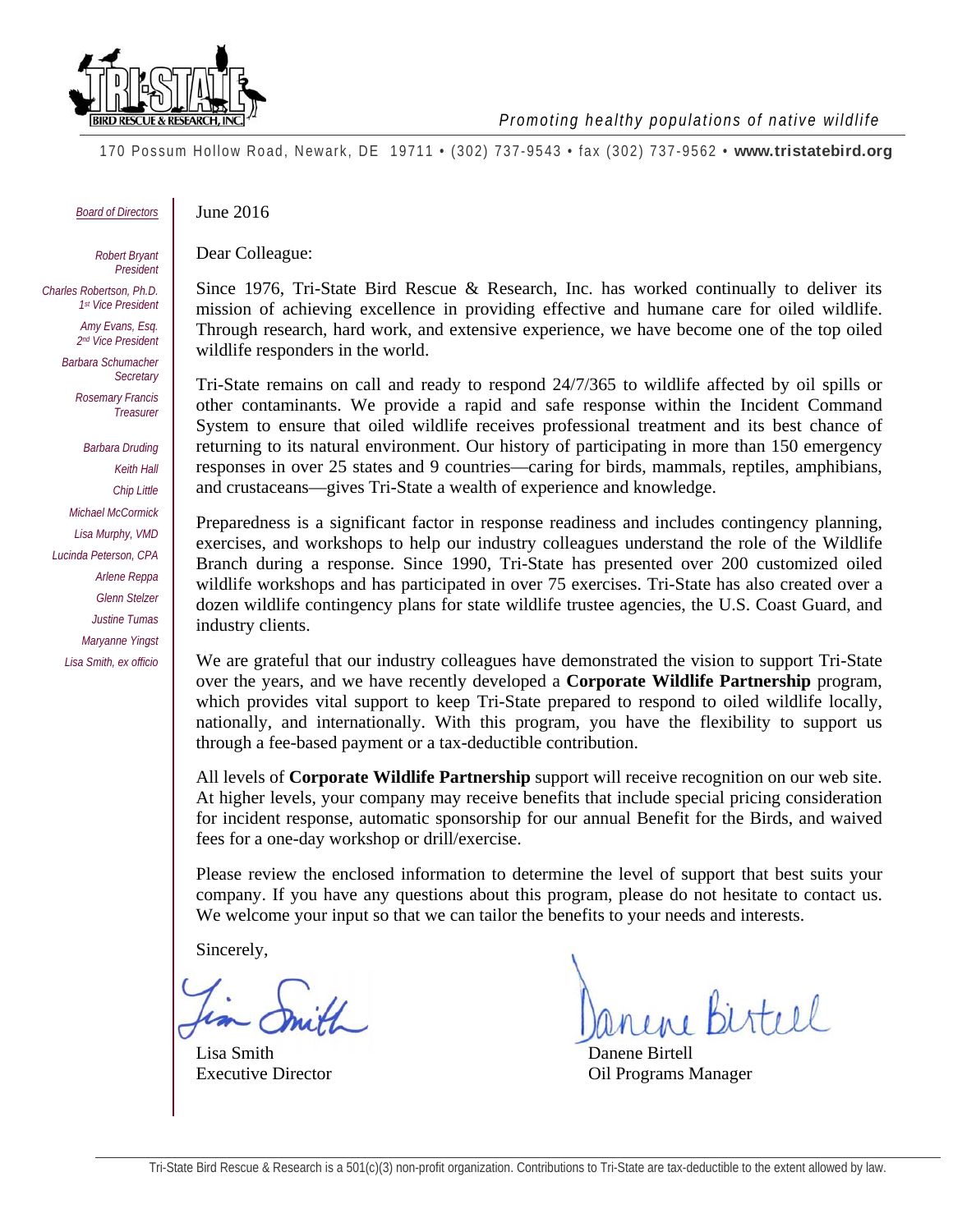

170 Possum Hollow Road Newark, DE 19711 302.737.9543 www.tristatebird.org

# **Corporate Wildlife Partnership Levels**

### **Platinum**

\$75,000 total annual support

- All benefits of Gold level, with Benefit for the Birds sponsorship increased to the \$15,000 level
- One complimentary one-day workshop or drill in the lower 48 states per year

### **Gold**

\$50,000 total annual support

- All benefits of Silver level
- Automatic sponsorship at the \$7,500 level for our annual Benefit for the Birds and all perks associated with the sponsorship
- Free Tri-State presentation at our facility or yours (within a three-hour driving radius of Newark, DE)
- Special pricing consideration for incident response

#### **Silver**

\$25,000 total annual support

- All benefits of Bronze level
- Dedicated press release highlighting the company's contribution
- Use of Tri-State's conference area for an offsite, internal company meeting once a year
- One-day workshop or drill fee waived per year (personnel and travel costs still apply)

### **Bronze**

\$10,000 total annual support

- Logo and link on Tri-State's web site
- Recognition in Tri-State's annual report
- Recognition at all Tri-State annual events
- Individual recognition once a year in a Tri-State e-mail blast to our constituents
- One free presentation and tour each year at our Newark, DE, facility

*Partners contributing less than \$10,000 will be listed on Tri-State's web site and recognized in our annual report.* 

#### *Considerations:*

The total annual support may be a tax-deductible donation, an annual fee built into the operating budget and invoiced by Tri-State, or a combination of both. Benefits at the Gold and Platinum levels can be adjusted to meet the needs of each company if there is a specific service or sponsorship desired for a particular year.

# **Saving Wildlife Together**